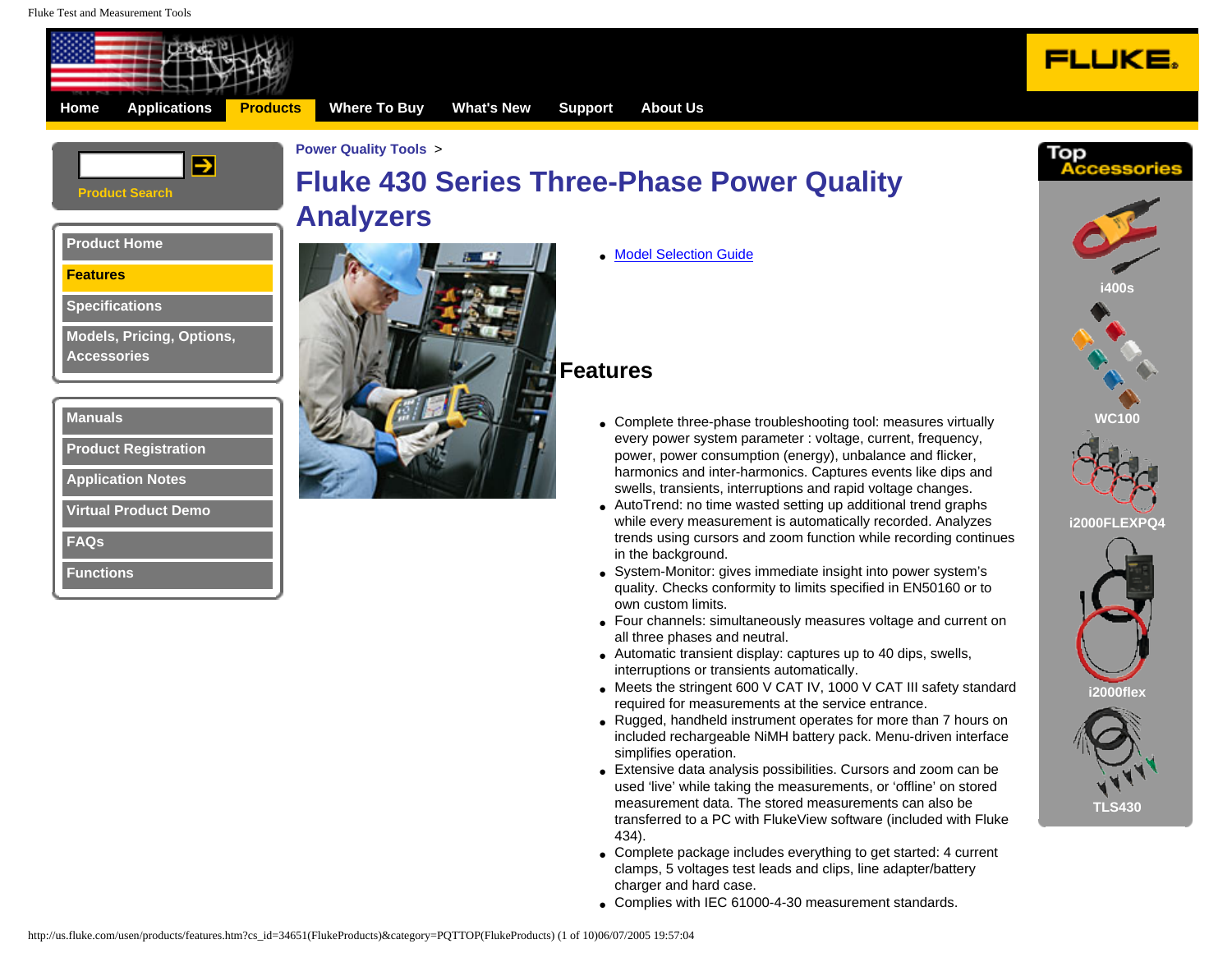## **AutoTrend - Quickly see the trend**

| <b>POWER</b><br><b>&amp; ENERGY TREND</b><br>ω<br>A<br>2.7kW<br>3.A<br>30 |                         |                        |                    |                           |
|---------------------------------------------------------------------------|-------------------------|------------------------|--------------------|---------------------------|
| 5.000k                                                                    | <b>FULL</b>             | 0:06:01<br>ĮΦ          |                    | ⊡∹ே                       |
| 0.000k<br>5.000k                                                          |                         |                        |                    |                           |
|                                                                           |                         |                        |                    |                           |
| 0.000k<br>5.000 <sub>k</sub>                                              |                         |                        |                    |                           |
| 0.000k<br>7.200k                                                          |                         | ah kilik               | is kit             | i in                      |
| 0.000k<br>09/01/04                                                        | 03:56:27                | 6m<br>4m<br>120U       | 2m<br>60Hz 3.8 WYE | <b>EN50160</b>            |
|                                                                           | <b>CURSOR</b><br>OH OFF | $Z00M \Leftrightarrow$ | <b>BACK</b>        | <b>HOLD</b><br><b>RUN</b> |
| <b>VOLTS / AMPS / HERTZ</b>                                               |                         |                        |                    |                           |
|                                                                           |                         |                        |                    |                           |
|                                                                           |                         | ۰<br>0:00:13           |                    | ◚◙                        |
| <b>Volt</b>                                                               | A                       | B                      |                    | N                         |
| Vrms                                                                      | 119.7                   | 118.9                  | 119.9              | 0.3                       |
| V pk                                                                      | 131.7                   | 130.6                  | 155.9              | 0.4                       |
| СF<br>Hz                                                                  | 1.1<br>59.99            | 1.1                    | 13                 | 1.2                       |
| Amp                                                                       | A                       | B                      | C                  | N                         |
| Arms<br>Apk                                                               | 432<br>562              | 412<br>494             | 360<br>648         | 46<br>87                  |
| СF                                                                        | 1.3                     | 1.2                    | 1.8                | 1.9                       |
| 09/01/04 09:02:59                                                         |                         | 120U                   | 60Hz 3.8 WYE       | EN50160*<br><b>HOLD</b>   |

*AutoTrend automatically records all displayed parameters in the background Toggle between data and trend view and use cursors and zoom to analyze measurements without interrupting the recording* 

Unique AutoTrend gives you fast insight into changes over time. Every displayed reading is automatically and continuously recorded without having to set up threshold levels or interval times, or having to manually start the process. You can quickly view trends in voltage, current, frequency, power, harmonics or flicker on all three phases plus neutral. And you can analyze the trends using the cursors and zoom function – even while background recording continues.

# **SystemMonitor - Check performance against EN50160 or your own custom specifications with ease**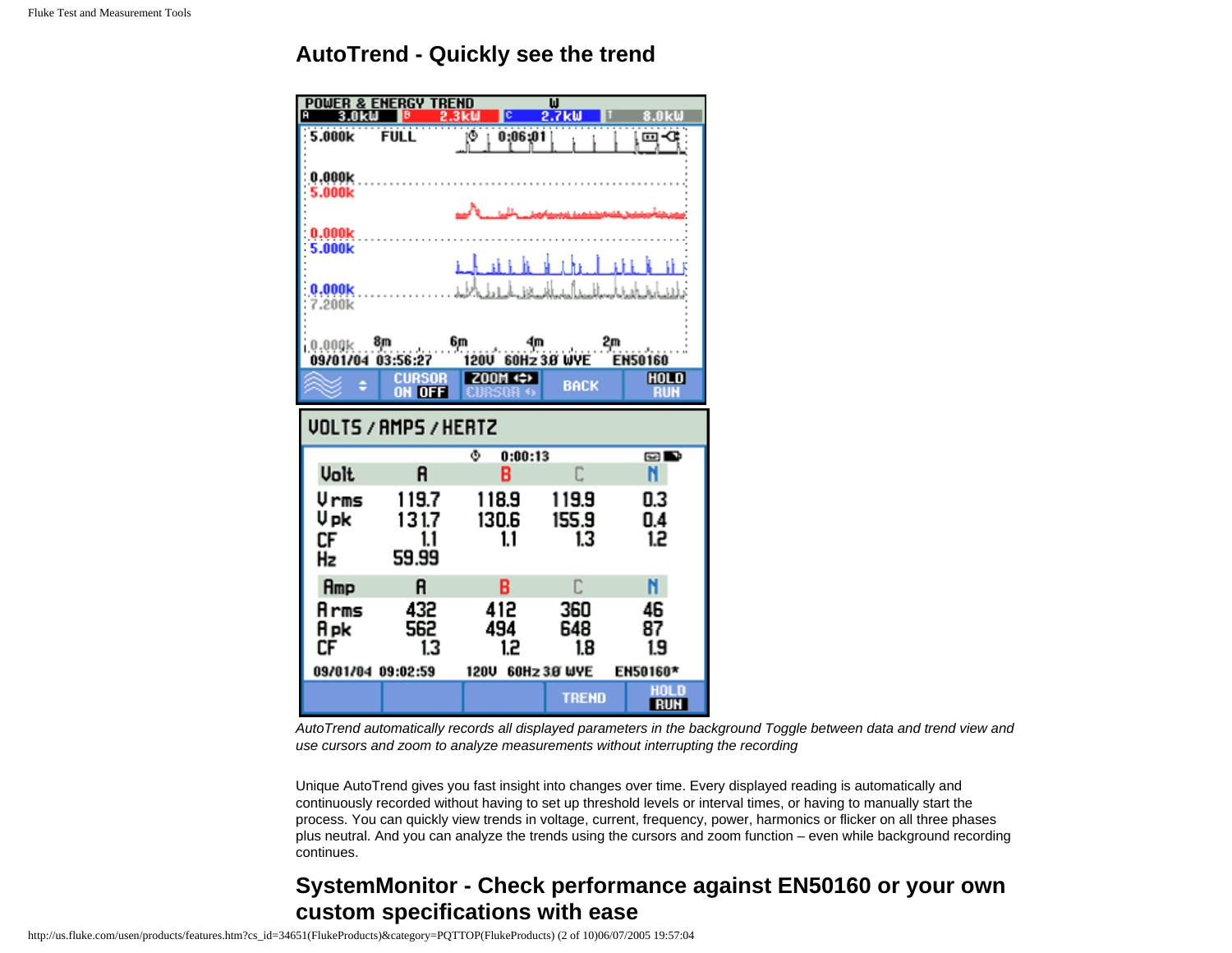

*The System-Monitor overview screen gives instant insight into whether the voltage, harmonics, flicker, frequency and the number of dips and swells fall outside the set limits*

With a single push of a button, the unique System-Monitor gives you an overview of power system performance, and checks the compliance of incoming power to EN50160 limits or to your own custom specifications. The overview is shown on a single screen, with color-coded bars clearly indicating which parameters fall outside the limits. A list of each event falling outside these limits is generated.

| <b>MONITOR EVENTS URMS</b><br>START 09/01/04 07:51:38<br><b>EVENT</b><br>818 |                                                                                                                                                    |                                                                                                           |                                                                                         |                                                                                                                                   |
|------------------------------------------------------------------------------|----------------------------------------------------------------------------------------------------------------------------------------------------|-----------------------------------------------------------------------------------------------------------|-----------------------------------------------------------------------------------------|-----------------------------------------------------------------------------------------------------------------------------------|
|                                                                              | ٠<br>1:20:25                                                                                                                                       |                                                                                                           |                                                                                         | ⊡⊸Œ                                                                                                                               |
| DATE                                                                         | <b>TIME</b>                                                                                                                                        | <b>TYPE</b>                                                                                               | <b>LEUFL</b>                                                                            | <b>DURATION</b>                                                                                                                   |
|                                                                              | 09/01/04 08:34:38:098<br>09/01/04 08:36:38:098<br>09/01/04 08:51:38:098<br>09/01/04 08:53:38:098<br>09/01/04 08:55:28:098<br>09/01/04 09:02:58:098 | <b>H21</b><br>H <sub>21</sub><br>H <sub>21</sub><br>H <sub>21</sub><br>H <sub>21</sub><br>H <sub>21</sub> | 0.5%<br>$0.5 \times$<br>$0.5 \, %$<br>$0.5 \times$<br>0.5 <sub>1</sub><br>$\frac{9}{4}$ | $0.5 \times 0.001101000$<br>0:00:10:000<br>ŧΘ<br>0:00:10:000<br>١O<br>0:00:10:000<br>ΙO<br>ίO<br>0:00:10:000<br>0:00:10:000<br>10 |
|                                                                              | 09/01/04 09:04:58:098 H21<br>09/01/04 09:08:38:098                                                                                                 | H <sub>21</sub>                                                                                           | $0.5\%$ :0                                                                              | 0:00:10:000<br>$0.5 \times 0.00110:000$                                                                                           |
| 09/01/04 09:12:03<br><b>EN50160</b><br>60Hz 3.8' WYE<br>120U                 |                                                                                                                                                    |                                                                                                           |                                                                                         |                                                                                                                                   |
|                                                                              | AL                                                                                                                                                 | NORMAL<br>UE 1<br>4ŋ                                                                                      | <u>TRÉND</u>                                                                            | <b>BACK</b>                                                                                                                       |

*A detailed list is given of all events falling outside the set limits*

#### **Automatic transient display**

Every time an event or distortion on the voltage waveform is detected, the instrument triggers and automatically stores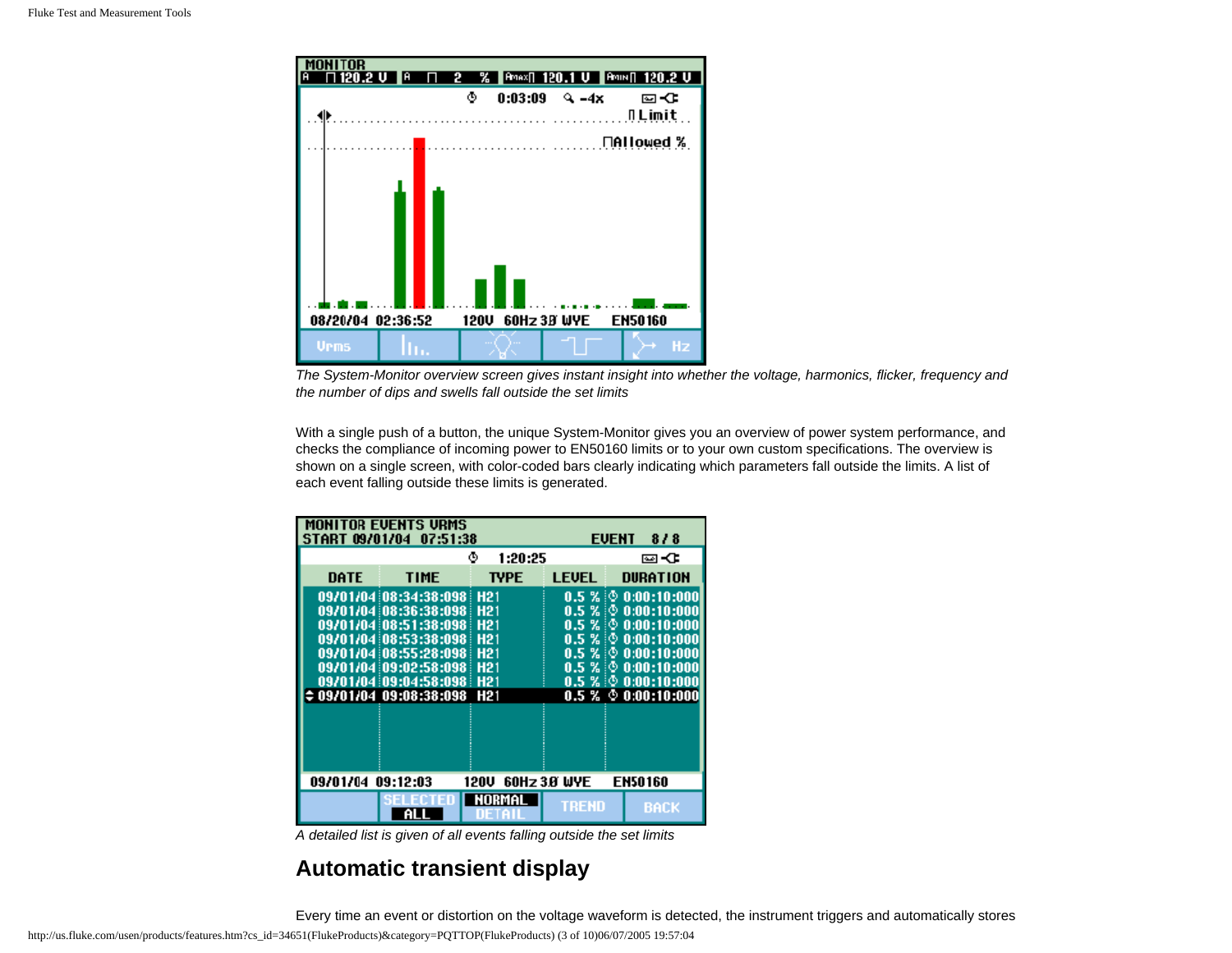voltage and current waveforms on all three phases and neutral. The instrument can also trigger when a certain current value level is exceeded. Up to 100 dips, swells, interruptions and transients can be captured in this way. You can see voltage transients as high as 6 kV and as fast as 5 microseconds.

#### **Extensive data analysis possibilities**



The Fluke 430 series provides three ways to analyze the measurements. Cursors and zoom can be used 'live' while taking the measurements, or 'offline' on stored measurement data. The stored measurements can also be transferred to a PC with FlukeView. This software's "view" mode allows cursors and zoom to be used on stored measurements as if actually working with the instrument. To perform custom analysis and to create reports, measurement data can be exported to common spreadsheet programs. The instrument can store up 10 measurements, where each measurement can contain up to 32 parameters recorded for more than a year, and up to 50 screens

## **600 V CAT IV safety rating**

Designed to help protect you and your equipment against electrical shock and fire, the Fluke 430 Series analyzers, accessories and charger are all certified to meet the stringent safety standards for use in 600 V CAT IV and 1000 V CAT III environments. They are the first tools of their kind to carry the CAT IV rating and can therefore be used at virtually all power connections and outlets in low-voltage power distribution systems

## **One tool to do the job**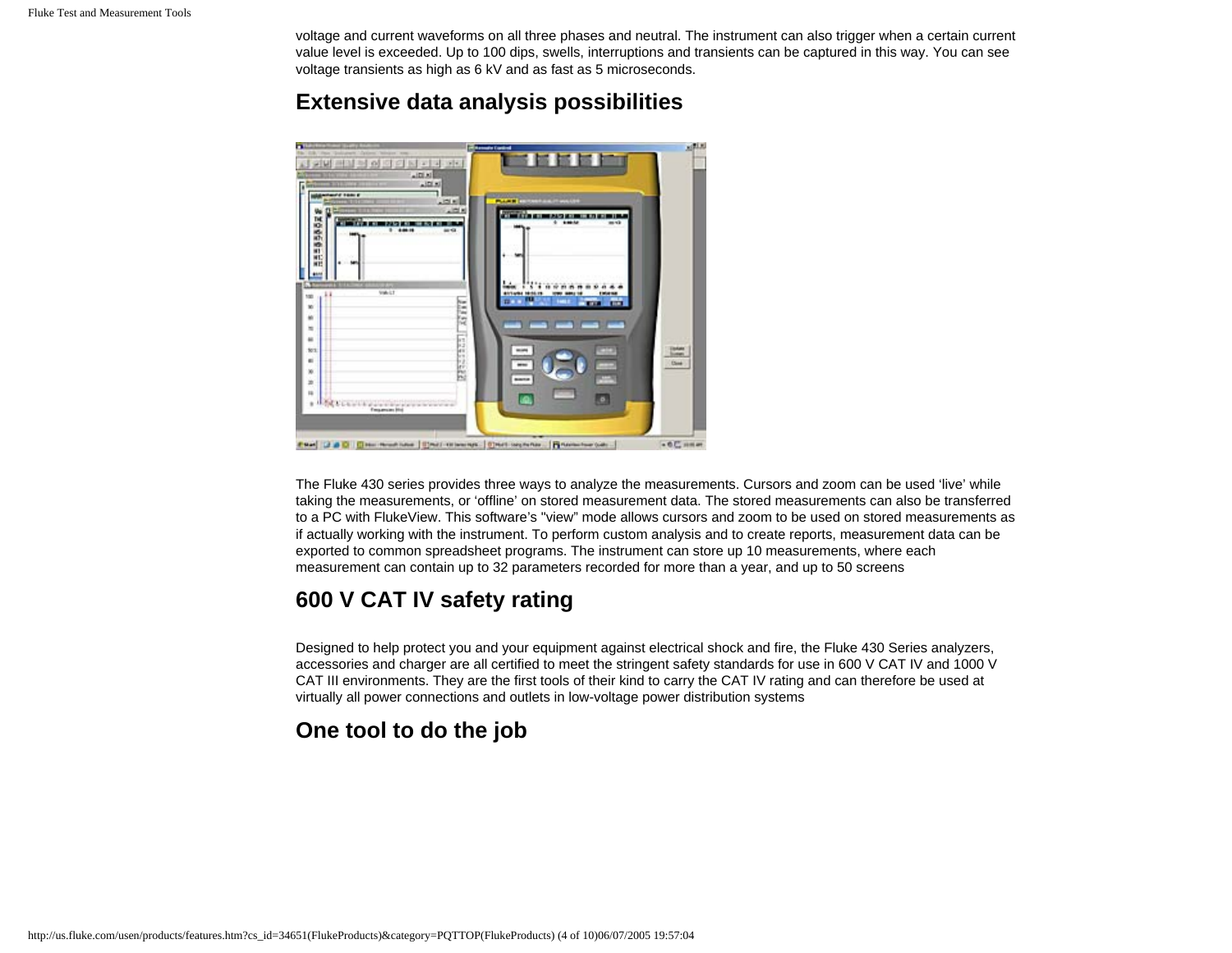

*The full color display uses industry-standard color-coding (user selectable) to correlate measurements with actual wiring*



*Simple menu structure with logical function grouping gives fast access to key measurements*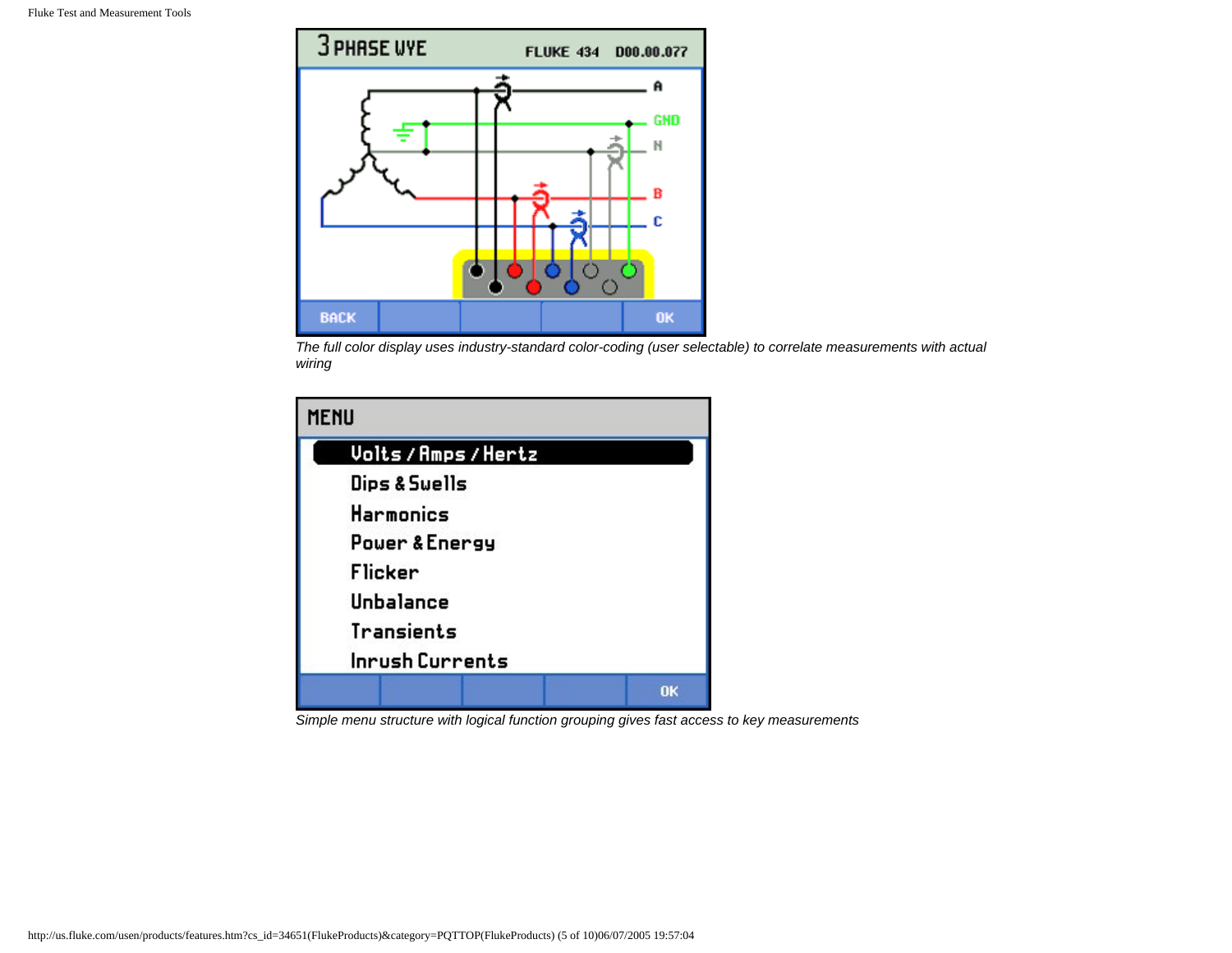

*Scope view shows voltage and current waveforms for all three phases. You can toggle to a phasor diagram at any time*



*Phasor diagram shows voltage and current unbalance, and helps verify connections*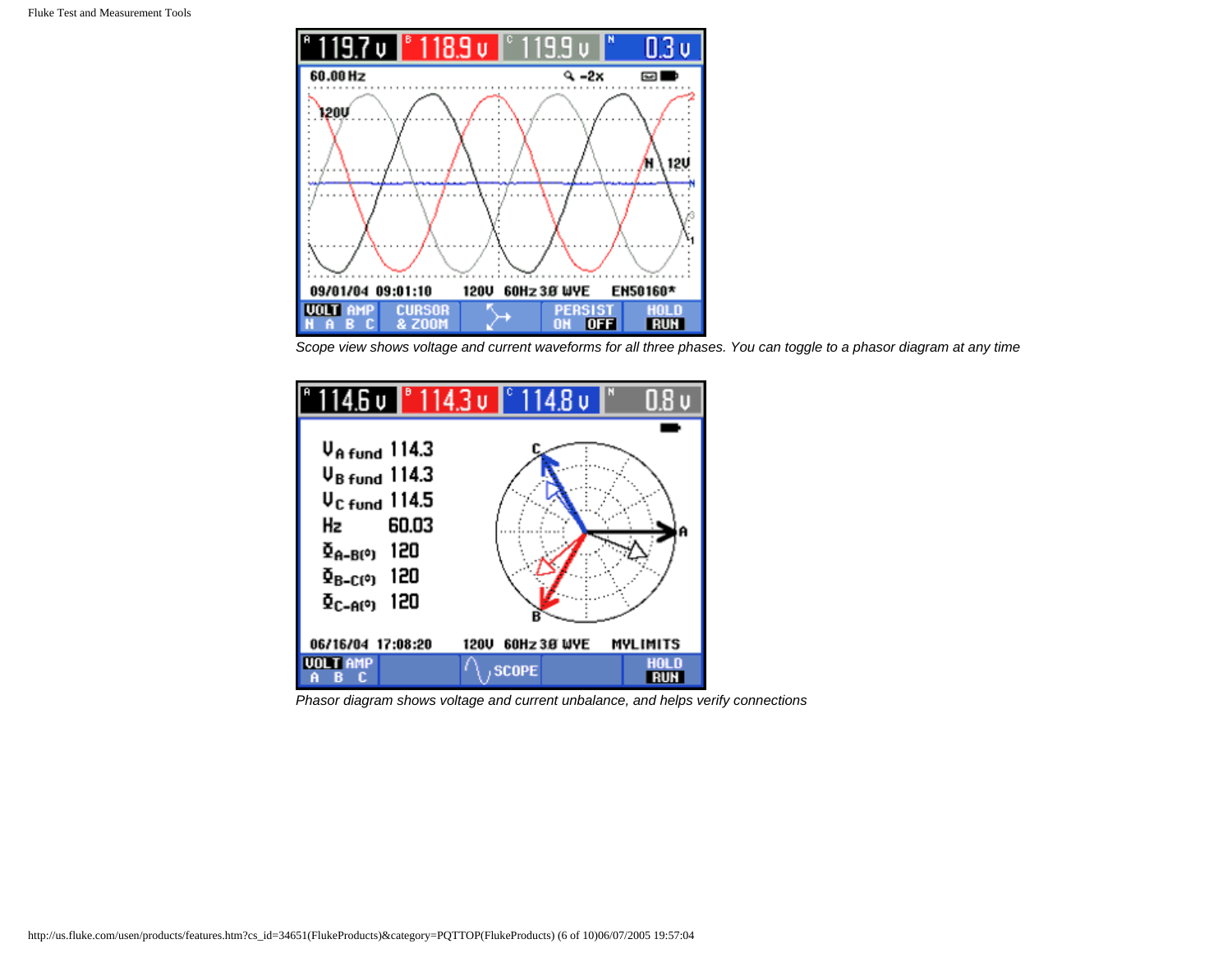

*Record dips and swells as short as one half-cycle with min/max/avg readings*



*Track harmonics up to the 50th, and measure and record THD in accordance with IEC61000-4-7 requirements*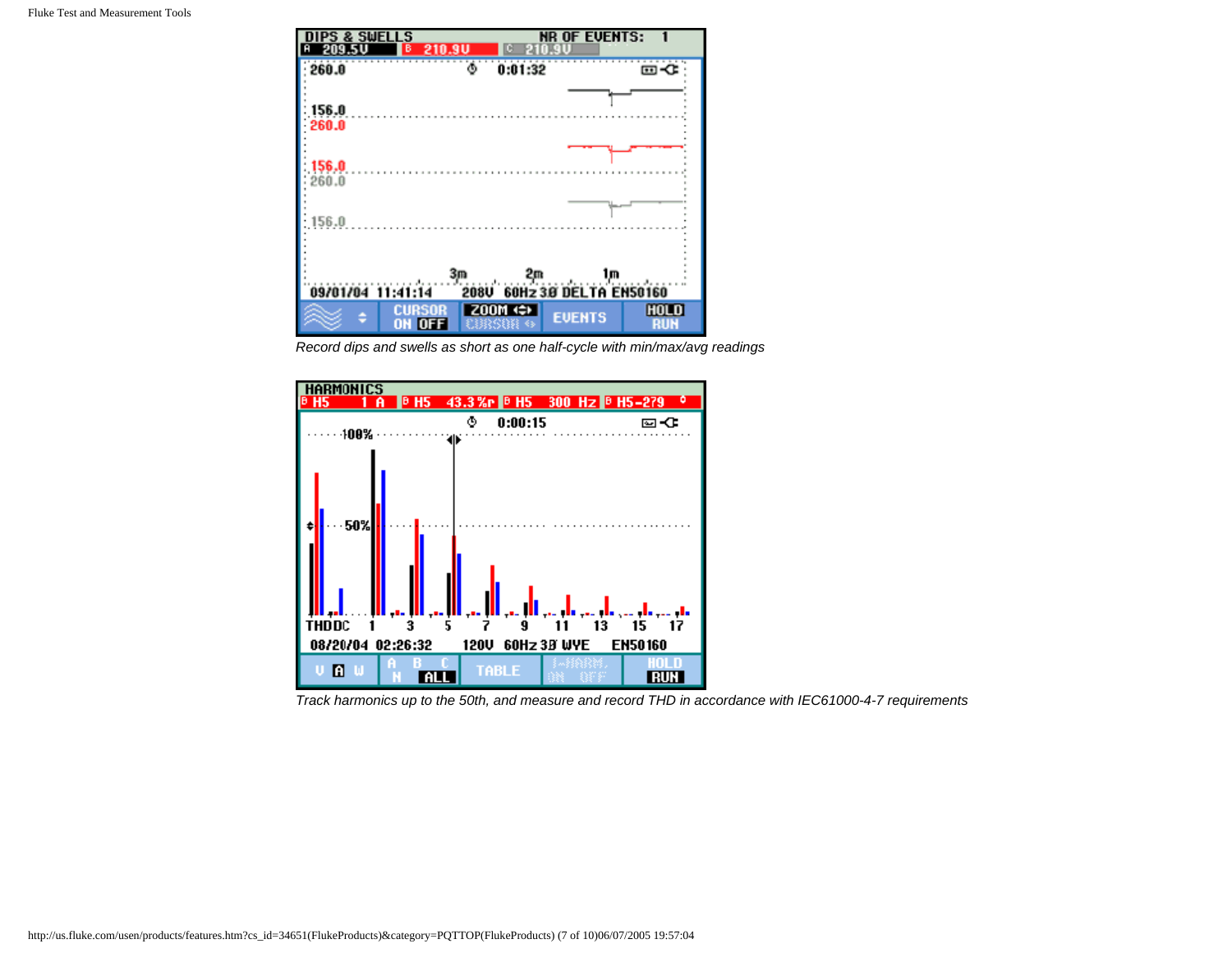| <b>POUER &amp; ENERGY</b>               |                                           |                                             |                                             |                                     |
|-----------------------------------------|-------------------------------------------|---------------------------------------------|---------------------------------------------|-------------------------------------|
|                                         | <b>FULL</b>                               | ۰<br>0:08:15                                |                                             | lo ⊠                                |
|                                         | П                                         | L2                                          | L3                                          | Total                               |
| kIJ<br>kVA<br><b>KUAR</b><br>PF<br>CosΩ | 8.65<br>8.79<br>1.60<br>÷<br>0.98<br>0.99 | 21.29<br>22.11<br>5.96<br>÷<br>0.96<br>0.97 | 22.53<br>22.60<br>1.75<br>÷<br>1.00<br>1.00 | 52.47<br>53.28<br>9.30<br>÷<br>0.98 |
| kUh<br><b>kUAh</b><br><b>kUARh</b>      | 0.288<br>0.293<br>0.053                   | 0.709<br>0.737<br>0.198                     | 0.751<br>0.753<br>0.058                     | 1.749<br>1.776<br>0.310             |
| START 08/19/04 15:44:24                 |                                           |                                             | 0:01:59<br>۰                                |                                     |
|                                         | PULSE CNT<br>ON OFF                       | <b>CLOSE</b><br><b>ENERGY</b>               |                                             | <b>RESET</b><br><b>ENERGY</b>       |

*Measure and record power (W), VA, and VARs. The 434 adds the ability to record energy consumption*



*Inrush function captures starting current on motors and other devices to help determine trip levels*

## **Choose the right tool**

| <b>Feature</b> | 434                                                  | 433 |  |
|----------------|------------------------------------------------------|-----|--|
| Application    | Three-phase                                          |     |  |
| Inputs         | 4 voltage and 4 current<br>(for 3 phases and ground) |     |  |
|                |                                                      |     |  |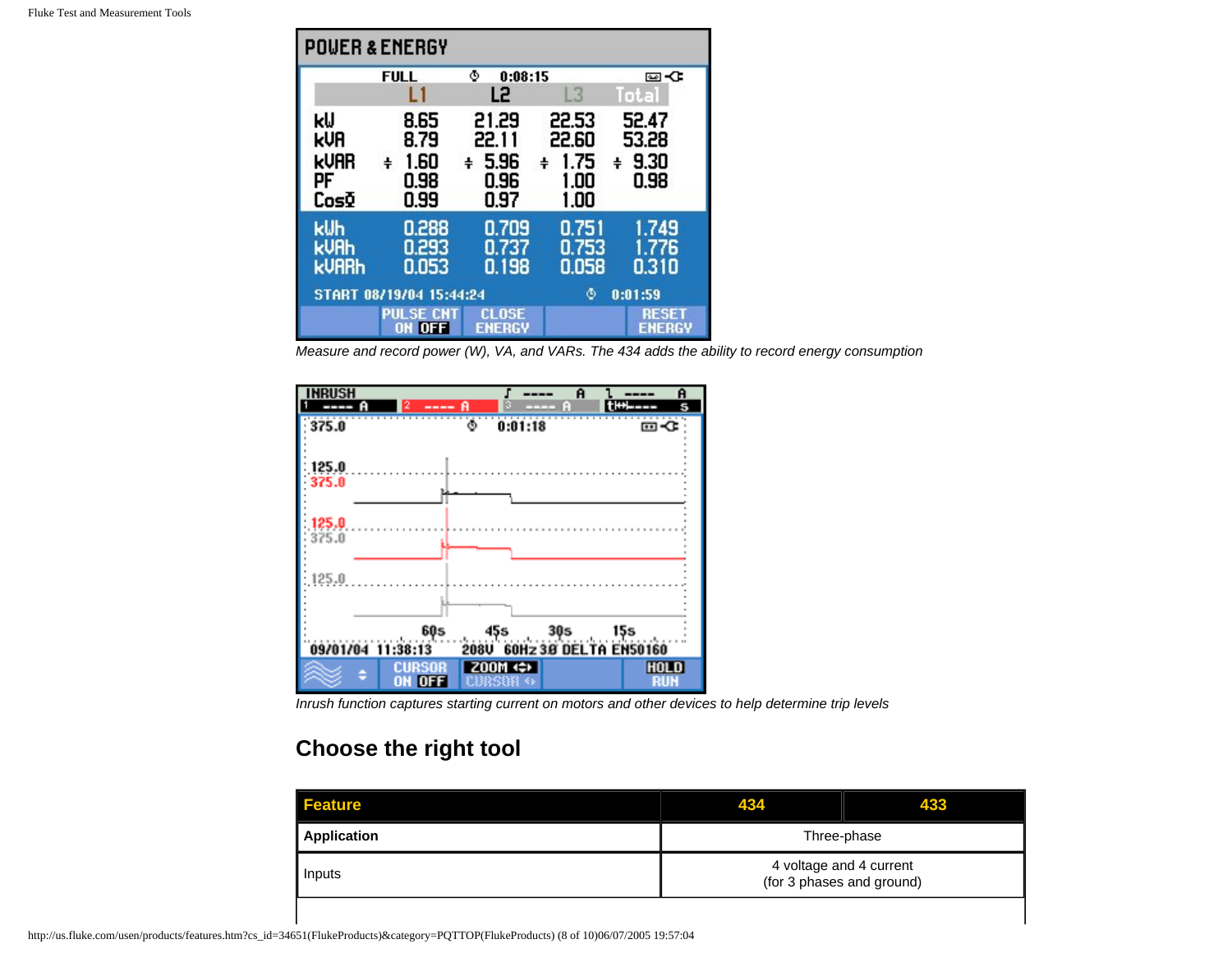| <b>Measurements</b>                                           |                             |                                  |  |  |
|---------------------------------------------------------------|-----------------------------|----------------------------------|--|--|
| Vrms, Arms, Hz, W, VAR, VA, PF, Cos φ (DPF), Crest<br>Factors |                             |                                  |  |  |
| Harmonics and THD (V, A, W), k-factor                         | $\bullet$                   | $\bullet$                        |  |  |
| Inter-harmonics                                               | $\bullet$                   | Optional*                        |  |  |
| kWh and kVARh (forward and reverse), kVAH, demand<br>interval |                             | Optional*                        |  |  |
| Flicker (Plt, Pst, PF5)                                       | $\bullet$                   | $\bullet$                        |  |  |
| Unbalance                                                     | $\bullet$                   | ٠                                |  |  |
| Recorder/AutoTrend                                            | ٠                           | $\bullet$                        |  |  |
| <b>System-Monitor</b>                                         |                             | ٠                                |  |  |
| Real time scope/Phasor diagrams                               |                             |                                  |  |  |
| Dips and swells/Half cycle based                              | $\bullet$                   | $\bullet$                        |  |  |
| <b>Transient display</b>                                      | $\bullet$                   | Optional*                        |  |  |
| <b>Inrush current</b>                                         | $\bullet$                   | Optional*                        |  |  |
| EN50160 compliance                                            |                             |                                  |  |  |
| IEC61000-4-30 compliance                                      | $\bullet$                   |                                  |  |  |
| Memory<br>(screens/data)                                      | 50/10                       | 25/5 standard<br>50/10 Optional* |  |  |
| Fluke View software and interface cable                       | $\bullet$                   | Optional*                        |  |  |
| Safety rating<br>(Meets EN61010 European standards)           | CAT IV 600 V/CAT III 1000 V |                                  |  |  |
| <b>Battery life</b>                                           | Up to 7 hours/charge        |                                  |  |  |

\* Optional functionality can be added with upgrade kit. For details see ordering information.

## **Add the 434 functionality to the 433 with the Fluke 433 UGK Upgrade Kit**

- Advanced functions upgrade (Inter-harmonics, energy, transient display and inrush current, data memory extension)
- FlukeView software SW43W
- USB Optical Cable